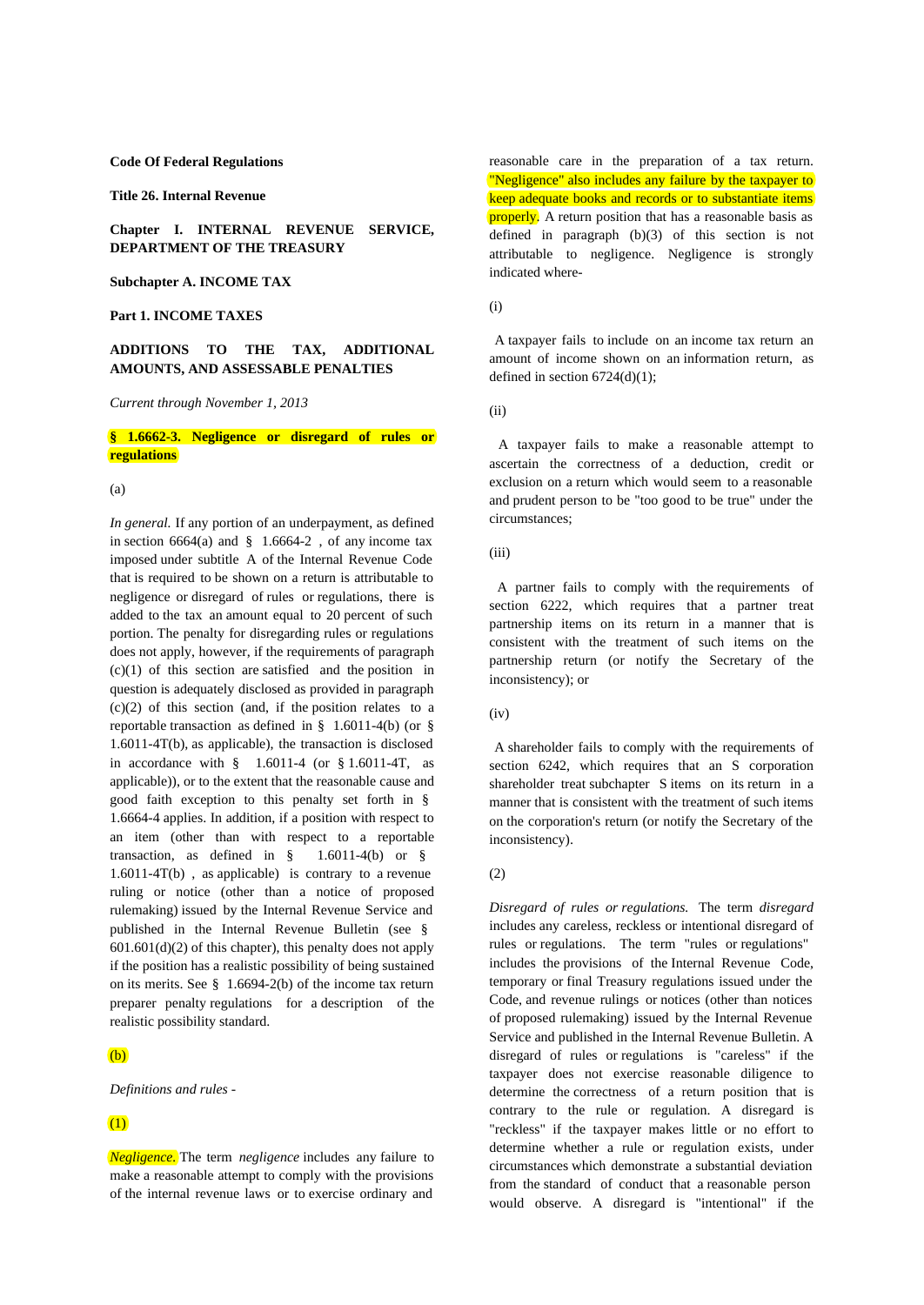taxpayer knows of the rule or regulation that is disregarded. Nevertheless, a taxpayer who takes a position (other than with respect to a reportable transaction, as defined in  $\S$  1.6011-4(b) or  $\S$ 1.6011-4T(b) , as applicable) contrary to a revenue ruling or notice has not disregarded the ruling or notice if the contrary position has a realistic possibility of being sustained on its merits.

#### $(3)$

*Reasonable basis.* Reasonable basis is a relatively high standard of tax reporting, that is, significantly higher than not frivolous or not patently improper. The reasonable basis standard is not satisfied by a return position that is merely arguable or that is merely a colorable claim. If a return position is reasonably based on one or more of the authorities set forth in  $\S$  1.6662-4(d)(3) (iii) (taking into account the relevance and persuasiveness of the authorities, and subsequent developments), the return position will generally satisfy the reasonable basis standard even though it may not satisfy the substantial authority standard as defined in §  $1.6662-4(d)(2)$ . (See §  $1.6662-4(d)(3)(ii)$  for rules with respect to relevance, persuasiveness, subsequent developments, and use of a well-reasoned construction of an applicable statutory provision for purposes of the substantial understatement penalty.) In addition, the reasonable cause and good faith exception in § 1.6664-4 may provide relief from the penalty for negligence or disregard of rules or regulations, even if a return position does not satisfy the reasonable basis standard.

 $(c)$ 

*Exception for adequate disclosure* -

(1)

*In general.* No penalty under section 6662(b)(1) may be imposed on any portion of an underpayment that is attributable to a position contrary to a rule or regulation if the position is disclosed in accordance with the rules of paragraph (c)(2) of this section (and, if the position relates to a reportable transaction as defined in § 1.6011-4(b) (or § 1.6011-4T(b) , as applicable), the transaction is disclosed in accordance with § 1.6011-4 (or § 1.6011-4T , as applicable)) and, in case of a position contrary to a regulation, the position represents a good faith challenge to the validity of the regulation. This disclosure exception does not apply, however, in the case of a position that does not have a reasonable basis or where the taxpayer fails to keep adequate books and records or to substantiate items properly.

(2)

*Method of disclosure.* Disclosure is adequate for purposes of the penalty for disregarding rules or regulations if made in accordance with the provisions of §§  $1.6662-4(f)(1)$ ,  $(3)$ ,  $(4)$ , and  $(5)$ , which permit disclosure

on a properly completed and filed Form 8275 or 8275-R, as appropriate. In addition, the statutory or regulatory provision or ruling in question must be adequately identified on the Form 8275 or 8275-R, as appropriate. The provisions of  $§$  1.6662-4(f)(2), which permit disclosure in accordance with an annual revenue procedure for purposes of the substantial understatement penalty, do not apply for purposes of this section.

### (d)

*Special rules in the case of carrybacks and carryovers* -

### (1)

*In general.* The penalty for negligence or disregard of rules or regulations applies to any portion of an underpayment for a year to which a loss, deduction or credit is carried, which portion is attributable to negligence or disregard of rules or regulations in the year in which the carryback or carryover of the loss, deduction or credit arises (the "loss or credit year").

### (2)

*Transition rule for carrybacks to pre-1990 years.* A 20 percent penalty under section 6662(b)(1) is imposed on any portion of an underpayment for a carryback year, the return for which is due (without regard to extensions) before January 1, 1990, if-

(i)

 That portion is attributable to negligence or disregard of rules or regulations in a loss or credit year; and

### (ii)

The return for the loss or credit year is due (without regard to extensions) after December 31, 1989.

#### (3)

*Example.* The following example illustrates the provisions of paragraph (d) of this section. This example does not take into account the reasonable cause exception under § 1.6664-4.

*Example.* Corporation M is a C corporation. In 1990, M had a loss of \$200,000 before taking into account a deduction of \$350,000 that M claimed as an expense in careless disregard of the capitalization requirements of section 263 of the Code. M failed to make adequate disclosure of the item for 1990. M reported a \$550,000 loss for 1990 and carried back the loss to 1987 and 1988. M had reported taxable income of \$400,000 for 1987 and \$200,000 for 1988, before application of the carryback. The carryback eliminated all of M's taxable income for 1987 and \$150,000 of taxable income for 1988. After disallowance of the \$350,000 expense deduction and allowance of a \$35,000 depreciation deduction with respect to the capitalized amount, the correct loss for